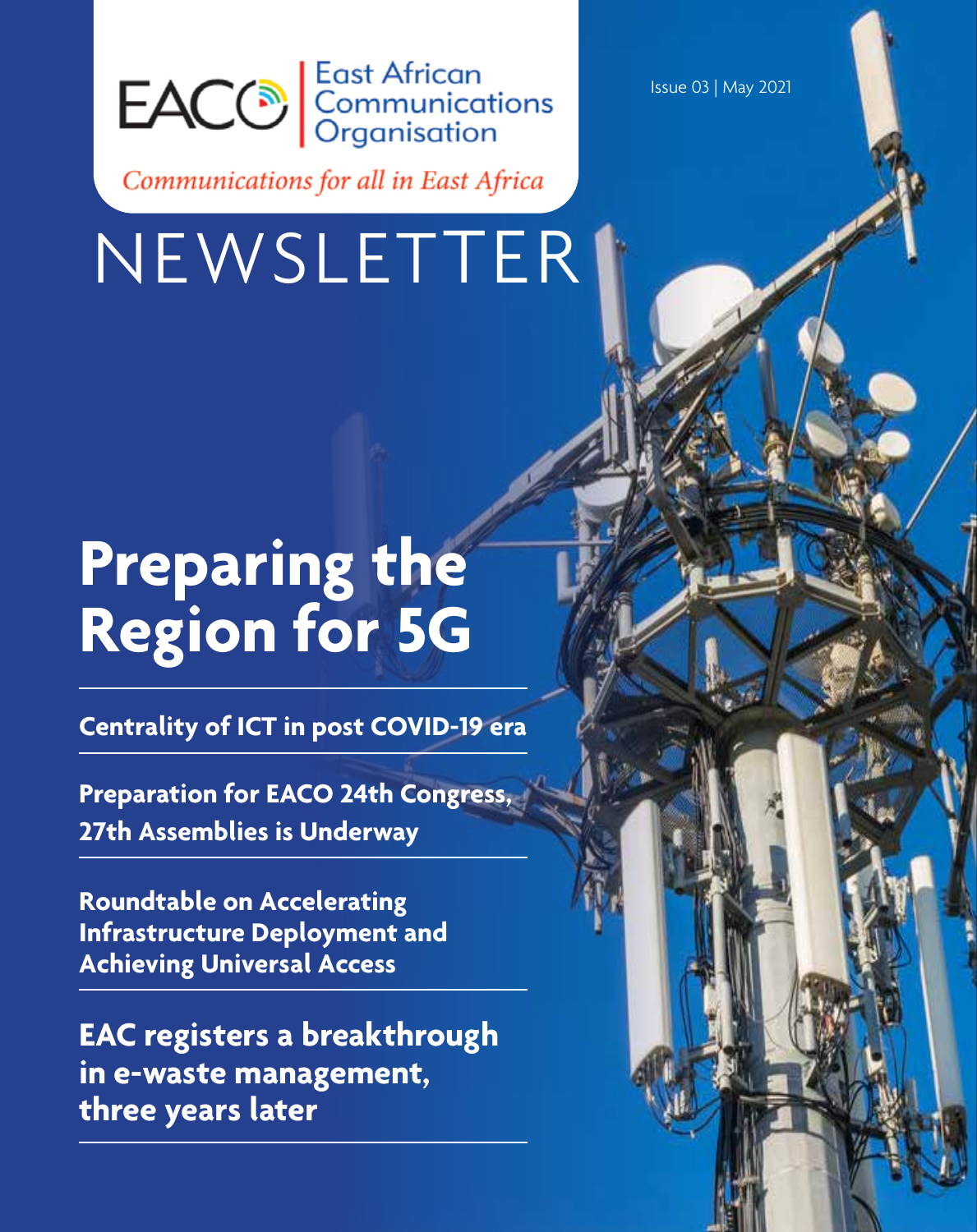## Foreword



### **Dear Readers,**

On behalf of EACO staff at the Secretariat I heartily extend my gratitude to the EAC governments for rare resilience, vigilance and relentless efforts exhibited to keep up a spirited COVID-19 fight. We recognize efforts like implementation of health guidelines by EAC governments to prevent further spread of COVID-19. The quick response and cooperation between partner states helped to mitigate the spread of the pandemic in the region.

Also, allow me to use this opportunity to extend my sincere appreciation to readers of this newsletter for your keen interest, time and internet costs.

EACO prides itself in a supportive and collaborative environment where partner states fully support our work besides ensuring that our mandate of harmonizing ICT policy and regulatory frameworks within EA region is achieved.

Aside, COVID-19 affected regional economies and halted some ongoing projects including EACO's. Thus, some activities were postponed to later dates. But, the good news is, we managed to swim upstream by using ICT to ensure business continuity while ensuring social distancing and helping the region to follow suit.

EACO is still committed to promoting<br>development of telecommunications. of telecommunications, broadcasting and postal sectors along developing the best strategies to achieve fast, reliable, secure, affordable and efficient communication services. With this I commend the EACO working groups continuous work in achieving activities contained in the EACO strategic plan.

I commend all professionals from our region and beyond for tirelessly developing various guidelines, regulations, and carrying out important studies to provide ICT solutions to the region'.

The newsletter is, thus, a highlight of our achievements across EAC region. I encourage you to read it and support EACO's work for the region to graduate to an ICT hub.

Thank you.

### **Dr. Ally Yahaya Simba**

Executive Secretary | EACO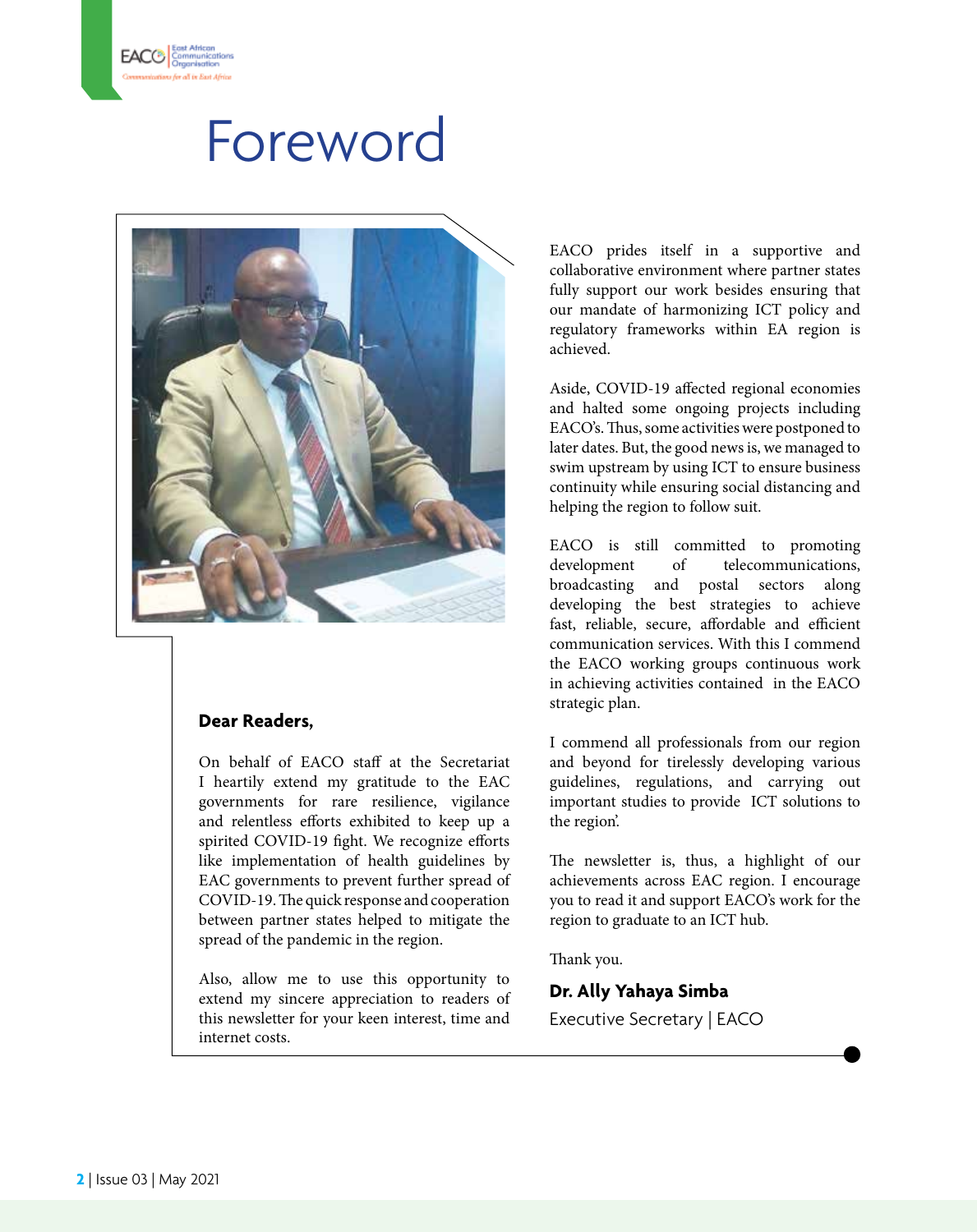# **Contents**



### **Preparing the Region for 5G**



**Preparation for EACO 24th Congress, 27th Assemblies is Underway**



**Centrality of ICT in post COVID-19 era**

**Roundtable on Accelerating Infrastructure Deployment and Achieving Universal Access**



**EAC registers a breakthrough in e-waste management, three years later**

**CALENDAR OF EACO EVENTS 2021**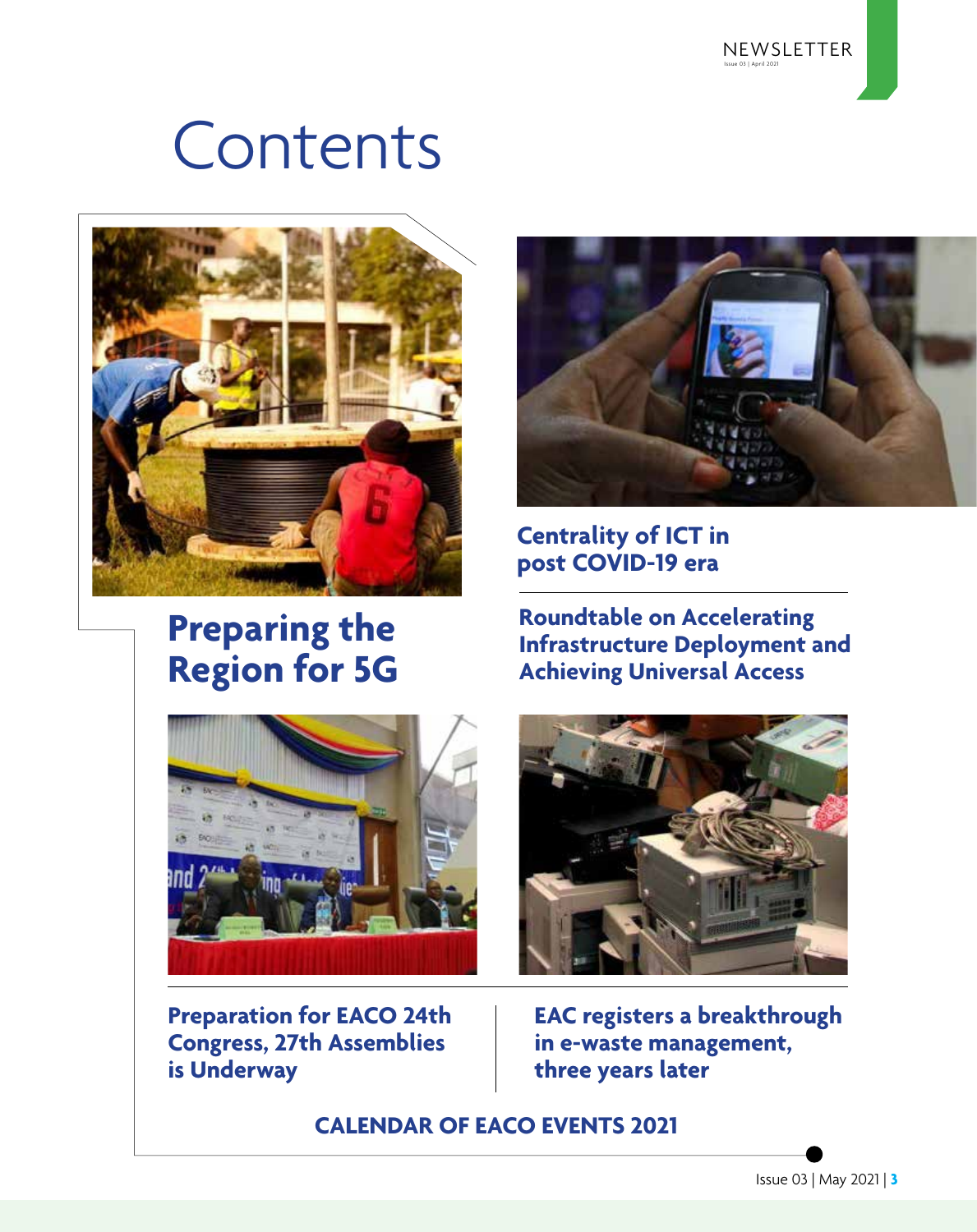# **Editorial**

ACO takes this opportunity to convey<br>deep sorrow to the family of Tanzania's<br>President Magufuli and the people of<br>the United Republic of Tanzania on the<br>passing of H.E President John Pombe Magufuli ACO takes this opportunity to convey deep sorrow to the family of Tanzania's President Magufuli and the people of the United Republic of Tanzania on the passing of H.E President John Pombe Magufuli on March17, 2021. The region lost a true, great son of Africa.

As year 2021, unfolds EACO continues to work with its members, stakeholders and partners to ensure increased access to ICT services through harmonizing ICT policy and regulatory frameworks on broadcasting, postal, and telecom. EACO reiterates its commitment to making these services affordable and convenient.

In conjunction with its members and stakeholders, With their unfailing support we believe we shall improve millions of livelihoods by enhancing development through promoting applications of ICT in finding solutions to social and economic constraints.

EACO is still committed to carrying on the COVID-19 fight by encouraging masses to observe governments' health guidelines and regulations to mitigate further spread of the pandemic.





Communications for all in East Africa

### **Vision | Mission**

"Access to communication services for all in East African region"

"Coordination of development of the communications sector through harmonization of policy and regulatory frameworks in the East African Community".

Ex-Fair House, 1st Floor, KN6 AV11, P.O. Box 6309, Kigali-Rwanda TEL: (+250)788155100 / (+250)788612699 | E-mail: info@eaco.int Website: www.eaco.int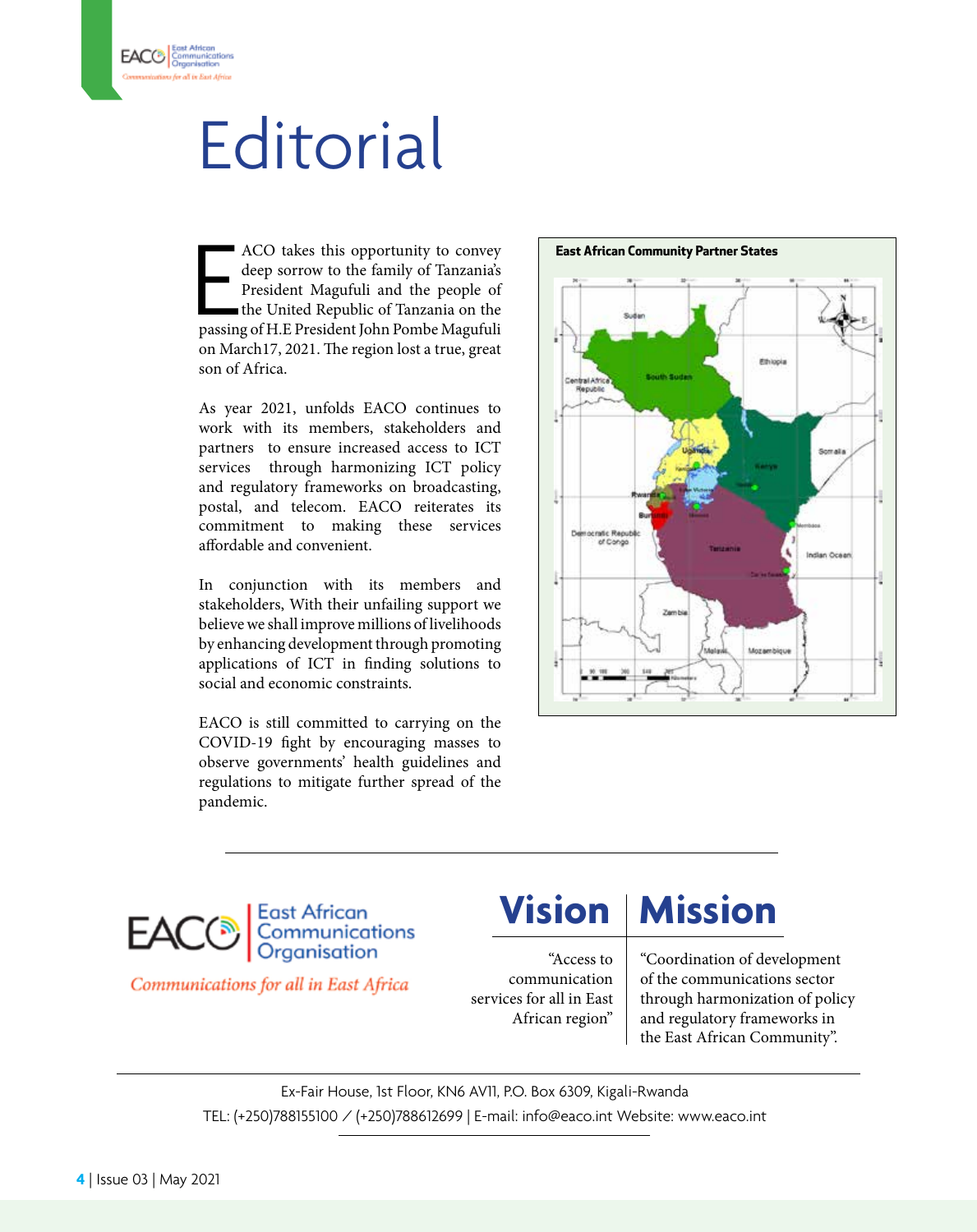## **Centrality of ICT in post COVID-19 era**



he fast growth in the number of n<br>internet users in EAC in nearly<br>and-a-half years taking place aga<br>background of the COVID-19 is v<br>seen as great achievement in the ICT Sector. he fast growth in the number of mobile internet users in EAC in nearly oneand-a-half years taking place against a background of the COVID-19 is widely

Stakeholders partly attribute the unprecedented rise in subscriptions to mobile internet to growing awareness that ICTs play a central role in preventing further spread of the pandemic alongside managing economic recovery in the post COVID-19 era. Indeed, the panic set forth by the high scale devastation caused by the pandemic motivated masses to subscribe to mobile internet for COVID-19 updates.

Internet penetration in general, according to Internet World Stats, has been on the upward trend in Africa since 2020. As of March 2021, internet penetration stood at 43.0% up from 39.3% in 2020.

Analysts contend that this gain is a major breakthrough along the long journey to connect more EAC citizens to the mobile internet. ICTs are fast being embraced to solve challenges in sectors like education, health, banking and transport.

EACO, also, at the forefront of COVID-19 fight,

has committed enormous efforts in promoting the development of telecommunications, broadcasting and postal sectors since its establishment in 2012.

Drawing from lessons learned when the pandemic was biting deeper into the marrows of the EAC economy, now developers in the ICT industry echo a call to stakeholders to continue encouraging the use of e-learning, e-health, e-commerce et cetera to reap the various benefits of ICT, especially in the tough times when the region is struggling to get back to its feet and manage economic recovery.

There's consensus by all stakeholders that the best practices strengthened and propagated during the pandemic like cashless transactions should be encouraged to reduce risk of catching COVID-19 and/or allay emergence of a new wave of the pandemic. The practice of paying for services electronically is becoming even more popular in the East African countries. Despite variations in levels of progress, EAC governments are doing whatever they can to digitalize economies.

Experts at EACO think that current partnership between educational institutions, telecom operators and the media should be strengthened as it promotes learning in virtual reality.

**Stakeholders partly attribute the unprecedented rise in subscriptions to mobile internet to growing awareness that ICTs play a central role in preventing further spread of the pandemic alongside managing economic recovery in the post COVID-19 era.**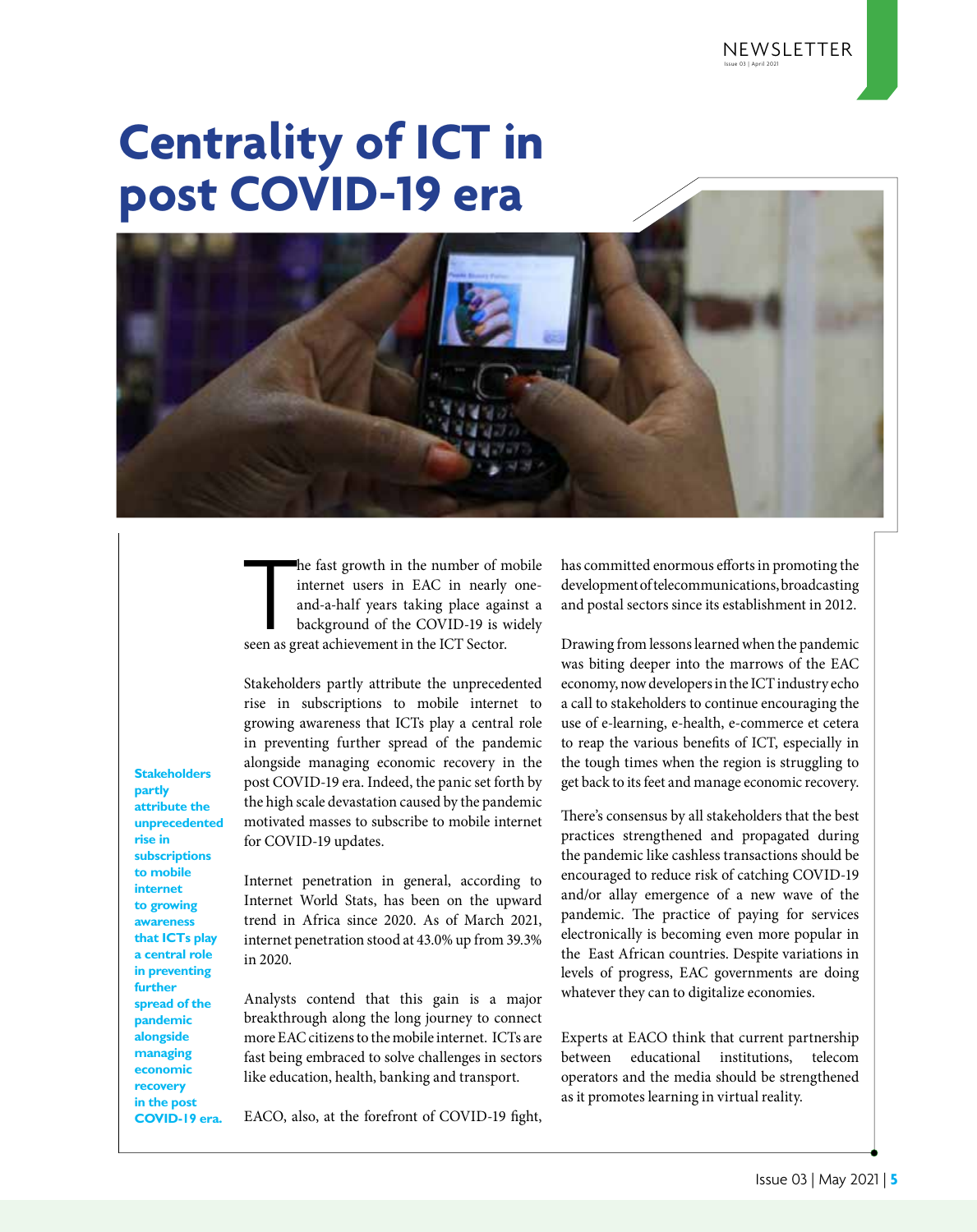## **Roundtable on Accelerating Infrastructure Deployment and Achieving Universal Access**



ovid-19 has drastically changed<br>
every sphere of our lives, including<br>
business, education, healthcare,<br>
socializing, leisure, and travel. As<br>
governments have implemented a wide range every sphere of our lives, including business, education, healthcare, socializing, leisure, and travel. As of policy responses to manage the impact of the pandemic, a unifying theme emerging from every country has been the importance of connectivity.

**The round table discussed the following topics: Infrastructure deployment/ sharing, critical Infrastructure, Regulatory Harmonisation, E-Government, Universals access funds and Regional Harmonisation.** 

A joint workshop was held on 23rd March 2021 between Access Partnership and EACO that brought together representatives of the EACO community to highlight their Covid-19 policy responses, reflect on lessons learned from the crisis, and discuss recommendations to accelerate infrastructure deployment and achieve universal access.

The roundtable would build on the findings of Access Partnership's recently released whitepaper "Lessons Learned from Covid-19:

Perspectives from the Tower Industry", which analyses policy measures to enable the operation and deployment of wireless telecommunications infrastructure during the pandemic and presents international case studies and recommendations.

The roundtable workshop was attended by 33 participants who included stakeholders from regulators and operators as well as industry partners.

The round table discussed the following topics: Infrastructure deployment/ sharing, critical Infrastructure, Regulatory Harmonisation, E-Government, Universals access funds and Regional Harmonisation.

The outcomes recommendations of the roundtable can be accessed via the EACO website:

*http://eaco.int/pages/conference-reports*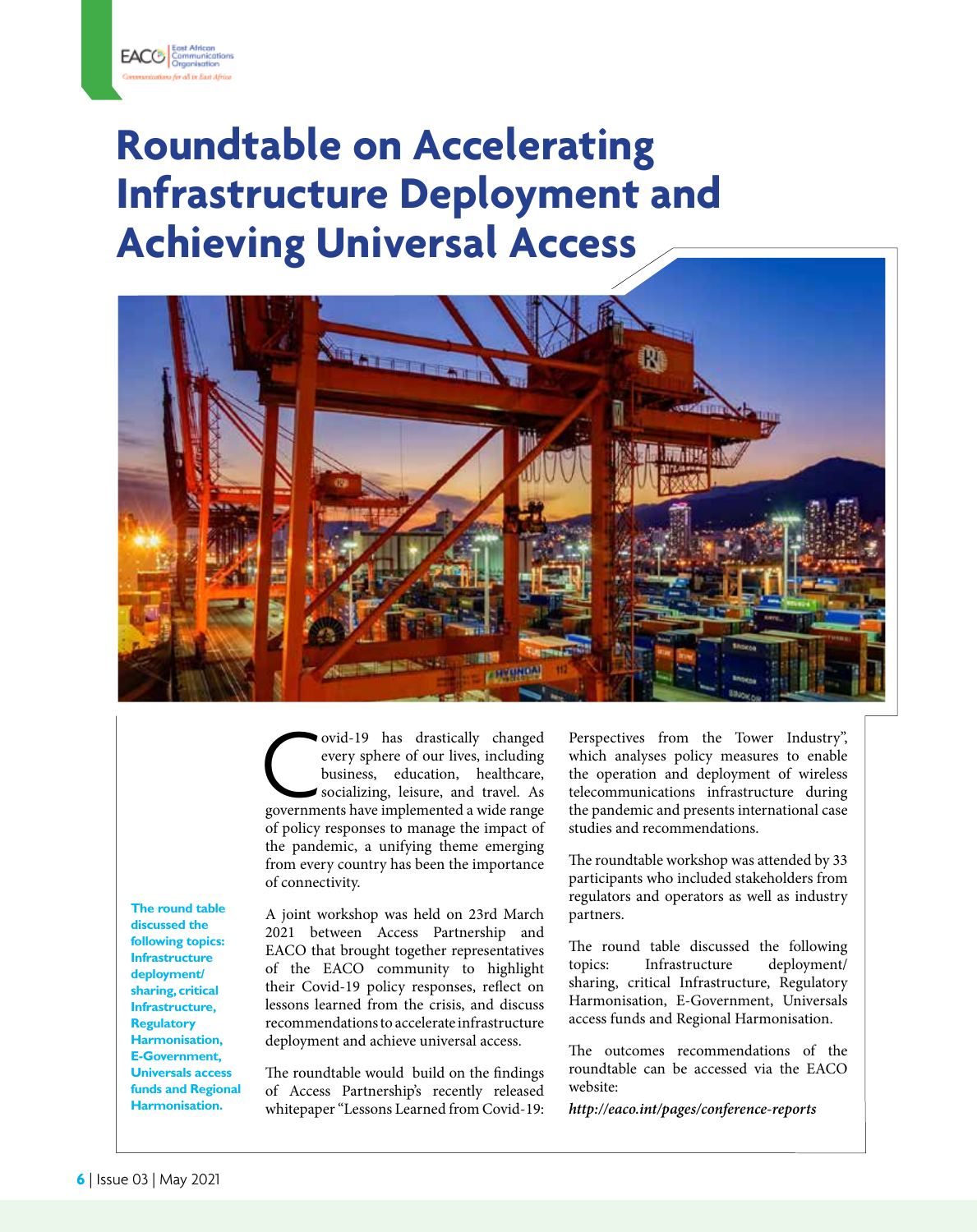### **Preparation for EACO 24th Congress, 27th Assemblies is Underway**



I CT experts at the East African Communications Organisation (EACO) Secretariat have confirmed that preparation for the 24th edition of the Congress and 27th edition of Assemblies is in high gear.

The officials said that unlike the previous meetings, the two events convened every two years will be held via digital platforms, which align with the health guidelines of WHO and EAC regional governments to contain the COVID-19 pandemic.

Both meetings are scheduled on July 6th - 9th, 2021 under the theme: "Positioning East African Region To Strategize for Emerging Technologies"

"The meetings scheduled will be held virtually using the zoom platform on July 6th - 9th, 2021. The Congress is the highest decision-making organ of EACO and the biggest event for the Communications sector in East Africa," said a statement issued by EACO Secretariat headquartered in the Rwandan capital, Kigali.

The EACO Congress is held every two years while four EACO Assemblies namely: Assembly of Regulators, Assembly of Postal Operators, Assembly of Telecommunications operators and Assembly of Broadcasting Operators conduct their meetings every year.

The Congress and Assemblies meetings mark an important milestone towards achieving the objectives of EACO. This high interactive Congress week will provide information, working sessions and interaction among EACO members and its partners.

Also, the events provide an occasion for stakeholders and ICT experts to share experiences and best practices alongside finding solutions to challenges in the Sector, officials have said.

This year's event will be hosted by Rwanda Utilities Regulatory Authority (RURA)

In the recent past, there is a number of emerging technologies. These emerging technologies are presenting challenges to issues such as, security, privacy, regulation, taxation, et cetera. Yet, the emerging technologies are vital in prompting the growth of ICTs world over.

As the East African region embracing the use and adoption of these Emerging technologies that can create an opportunity to leap frog to the Fourth Industrial Revolution.

Therefore, as East African Region this theme has been identified in the need to carefully understand these technologies and create opportunities to benefit from them and also provide an enabling environment for them to thrive

The Following events will comprise the EACO Congress and Assemblies Meetings of Committees and Working Groups which will start early in May/ June 2021.

Notably, the four Assemblies meeting will take place prior to the Congress as they report to Congress:

**As the EastAfrican region embracing the use and adoption of these Emerging technologies that can create an opportunity to leap frog to the Fourth Industrial Revolution.**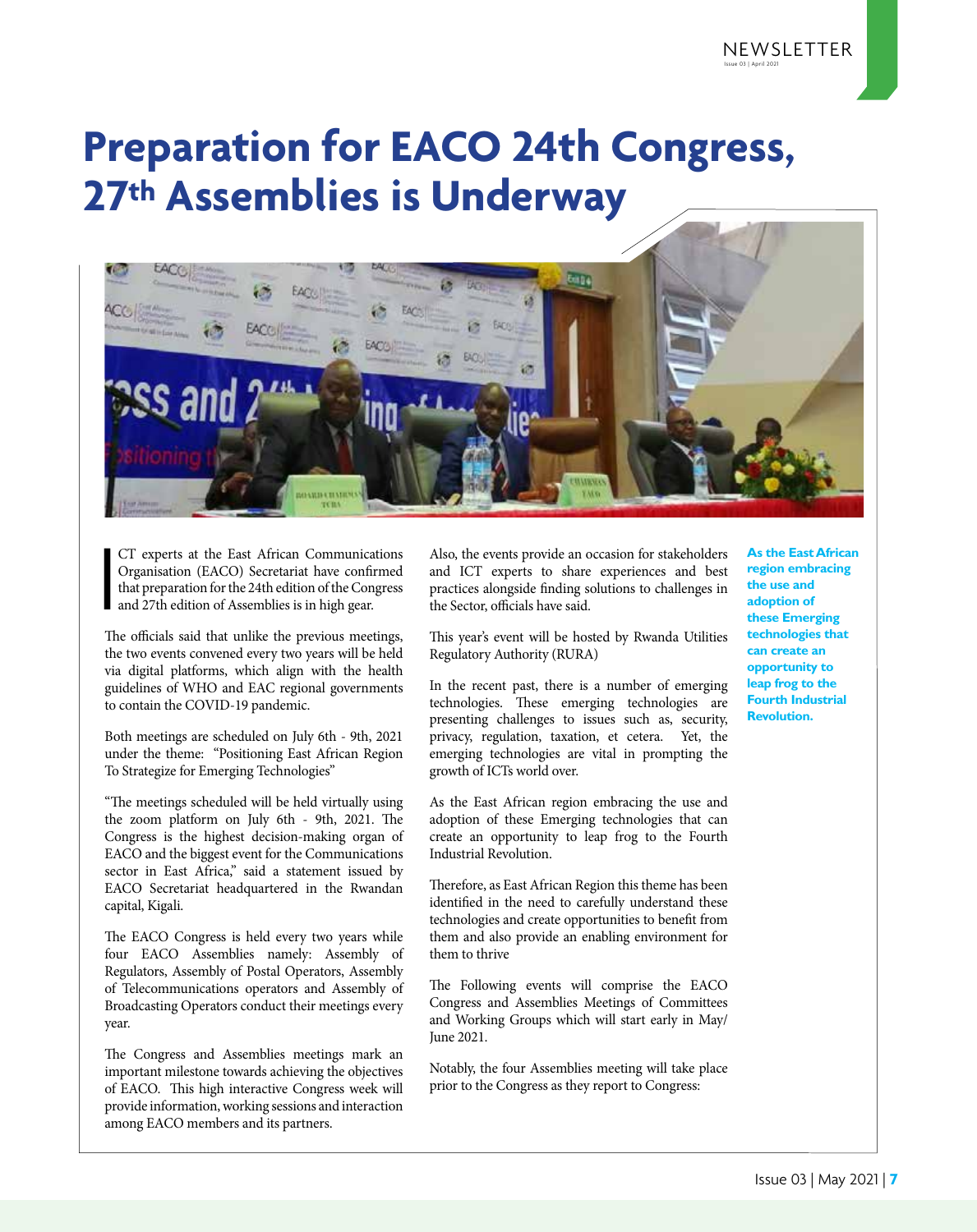## **Preparing the region for 5G**



G technology will provide great<br>possibilities for our world and<br>provide for development and digital<br>transformation. However, in many<br>developing countries especially in Sub-G technology will provide great possibilities for our world and provide for development and digital transformation. However, in many Saharan Africa 5G is yet to be realised. There are a number of challenges that are the cause of delay in having 5G deployment as well as usage.

One of EACO's objectives is to have universal, fast, reliable and affordable internet, affordable and high quality internet access. Therefore, EACO recognizes the need for the region to be positioned for 5G. The region needs the right policies and enabling environment for 5G to thrive. In

**One of EACO's objectives is to have universal, fast, reliable and affordable internet, affordable and high quality internet access. Therefore, EACO recognizes the need for the region to be positioned for 5G.**

light of thus discussion around 5G readiness are vital.

### THE SPECTRUM MANAGEMENT AND 5G WORKSHOP

EACO in collaboration with GSMA held a 2020 virtual workshop on 22nd October 2020 on Spectrum management and 5G.

The workshop reached a consensus that making a breakthrough in rolling out the 5G network calls for commitment to a new harmonized mobile spectrum alongside increasing the availability of high, mid and low spectrum. The workshop recognized the EAC partner states for cooperation and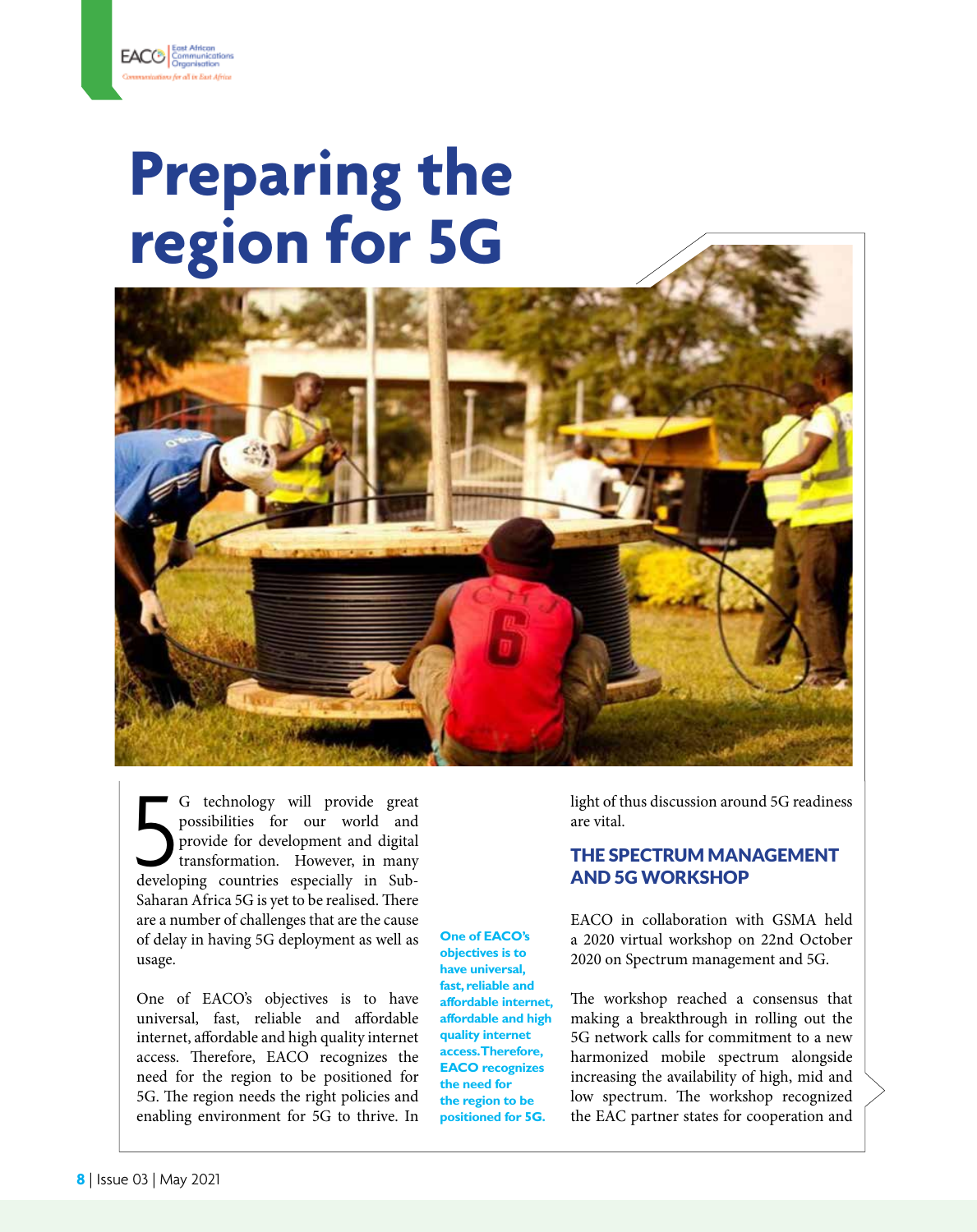investment in the sub-sector but also noted that more is still needed to realize 5G full potential in the region.

The workshop also took cognizance of the fact that the right spectrum pricing was key in enabling rollout of and making 5G services affordable.

#### **"EACO recognizes efforts by govts and stakeholders as pre-requisite for 5G success"**

Although a long journey remains ahead, GSMA/ EACO celebrated a few achievements that reflect the political will and demand to go 5G network globally. Worldwide, over 100 commercial 5G networks had been launched and the number of commercially available 5G devices had grown.

It was noted that 2G, 3G and 4G are still relevant, 5G deployment in East Africa is needed to enable the region reap from the benefits of broadband.

Other pertinent issues that were discussed during the workshop included: Cross-border Harmonisation, and Spectrum Management Best Practices. Forced roaming caused by cross border interference was cited as a problem affecting border communities in the EAC region. EACO recommended a review of the received signal level parameters under EACO mechanism for cross border frequency coordination for mobile to tackle the problem.

### REGIONAL WORKSHOP ON 5G AND IOT

EACO, CRASA, and WATRA in collaboration with PTS and SPIDER are organizing the first of its kind virtual dialogue focusing on the Possibilities of 5G and IoT in Africa which will take place on 26th May 2021.

The workshop is intended to discuss the current status of 5G deployment in the African region and the strategies that can enhance its deployment.

With 5G, implementation of IoT is one of the expected use cases. The workshop will review Africa's readiness for IoT. It will also discuss what the prioritized areas of IoT implementation in an African context will be and any challenges.



**Although a long journey remains ahead, GSMA/ EACO celebrated a few achievements that reflect the political will and demand to go 5G network globally. Worldwide, over 100 commercial 5G networks had been launched and the number of commercially available 5G devices had grown.**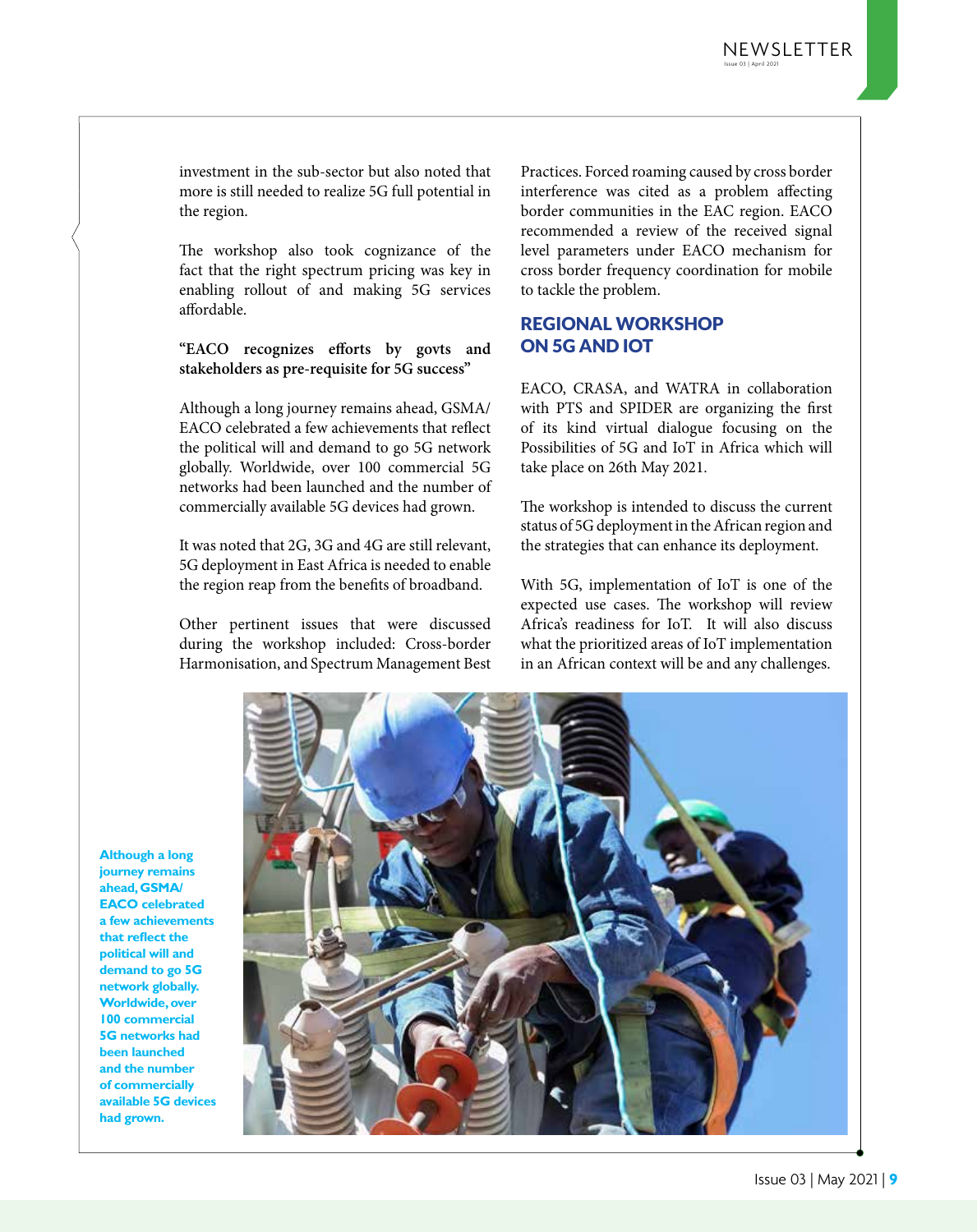## **EAC registers a breakthrough in e-waste management, three years later**



here's growing hope for close to190<br>
million citizens in the East African<br>
Community (EAC) to see the awaited<br>
e-waste free region following tremendous<br>
achievements in implementing a 5-year EACO here's growing hope for close to190 million citizens in the East African Community (EAC) to see the awaited e-waste free region following tremendous Regional e-Waste Management Strategy that came into force back in 2017 after it had been developed by the Regional Steering Committee (RSC) in the same year.

EACO experts on the Working Group 7 on e-waste Management and Green ICTs (WG07) appreciated the high responsiveness and political will demonstrated by EAC partner states to fast track the implementation of E-Waste Management Strategic Plan.

Along the journey, EACO provided mainly technical assistance to EAC countries, revealed Nehemia Mwenisongole, Vice Chairperson of WG07.

They say the achievements gained in e-waste management induce a smile as all countries are doing their best to meet the specific targets stipulated in E-Waste Strategic Plan before 2022 when it closes.

"We've been supportive to ensure that EAC countries move at the same pace as far implementation of E-waste Management Strategic Plan is concerned," observed Mwenisongole.

Across the region, landfills and many forms of high tech management systems were launched to manage e-electronic wastes released into the environment to minimize pollution. Success in e-waste management is mainly attributed to EACO's policy on e-Waste Management, and technocrats at the Secretariat reiterate call on EAC gov'ts to direct more resources towards implementation to achieve the goal.

EACO reiterates commitment to continue providing technical assistance during the remaining period on the five pillars - Policy, Legal and Regulatory frameworks, Infrastructure for E-waste Management, Resource Mobilization,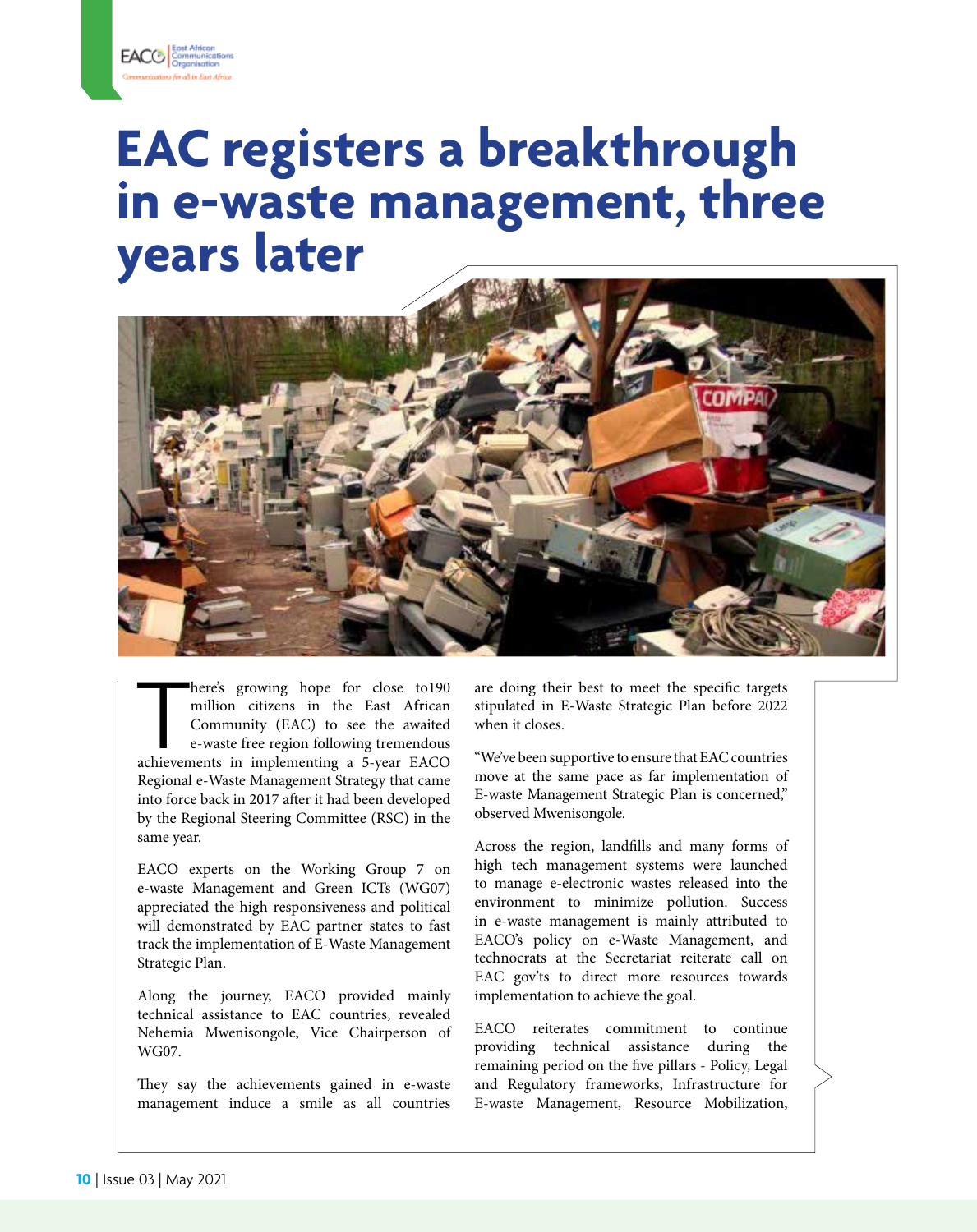Coordination and Institutional Alignment, Capacity Building, Research and M&E.

Experts say that e-waste forms 2% of total waste and constitute 70% of toxic heavy metals in the landfills and negatively impacts on environment and public health.

E-waste toxins effects are visible after a long time, hence, a need for sustainable management of e-waste.

### BREAKTHROUGH

EACO is impressed with the momentum and vigilance of implementation process of e-waste management strategic plan in all the six partner states. A great deal of countries is implementing legislative frameworks in order to regulate e-waste management and up-cycling for safe environments as well as promoting resource recycling and zero dumping.

Such efforts include a ban on e-waste import/export, regulations for recycling specific categories of e-waste, and Extended Producer Responsibility (EPR).

Kenya launched West Electronical and Electronic Equipment (WEEE) center with the core role of dismantling e-waste paraphernalia, processing and ensuring proper disposal of hazardous fractions. This centre is collecting e-waste from waste collection centres of telecommunications companies. WEEE destroys the data, takes inventory of e-waste stuff before they embark on dismantling the rest.

But, inadequate data on e-waste remains a challenge says Dr. Ayub Macharia, Kenya's Director, Environmental Education and Awareness at the Ministry of Environment and Forestry. Kenya had a total of 57.3 million mobile phone subscribers by June 2020, 41.5 million internet users and mobile penetration stood at 119.9%. Recycling firms engaged in e-waste recycling like Sinoment, Sigmond, Enviroserve and EWIK complement WEEE.

There're many laws that ensure Kenyan citizens participate in environment protection.

In United Republic of Tanzania, protocols related to policy, legal and regulatory frameworks on e-waste have been signed alongside creating a certified facility owned by a private entity (Chilambo), charged with establishing an environmental fund and resource mobilization.

Higher learning institutions are considering including



**EACO reiterates commitment to continue providing technical assistance during the remaining period on the five pillars - Policy, Legal and Regulatory frameworks, Infrastructure for E-waste Management, Resource Mobilization, Coordination and Institutional Alignment, Capacity Building, Research and M&E.**

e-waste management in education system, and boost capacity building in e-waste management.

Burundian e-waste collection centre GLICE collects and gives new life to electrical equipment through reconditioning, and dismantles the rest said Ouedraogo, GLICE Legal Representative. Use of short lifespan electronic equipment is discouraged for it increases e-waste load.

South Sudan is considering creation of a national steering committee to promote e-waste management. Stakeholders are in consultation on the guidelines spelt in e-waste management strategy.

Uganda, currently at consultation stage - stakeholders from national regulatory authority of ICT, National Bureau of Statistics, Ministry of Environment, Ministry of ICT, and Ministry of Health, and international partners are in consultation to formulate e-waste management guidelines.